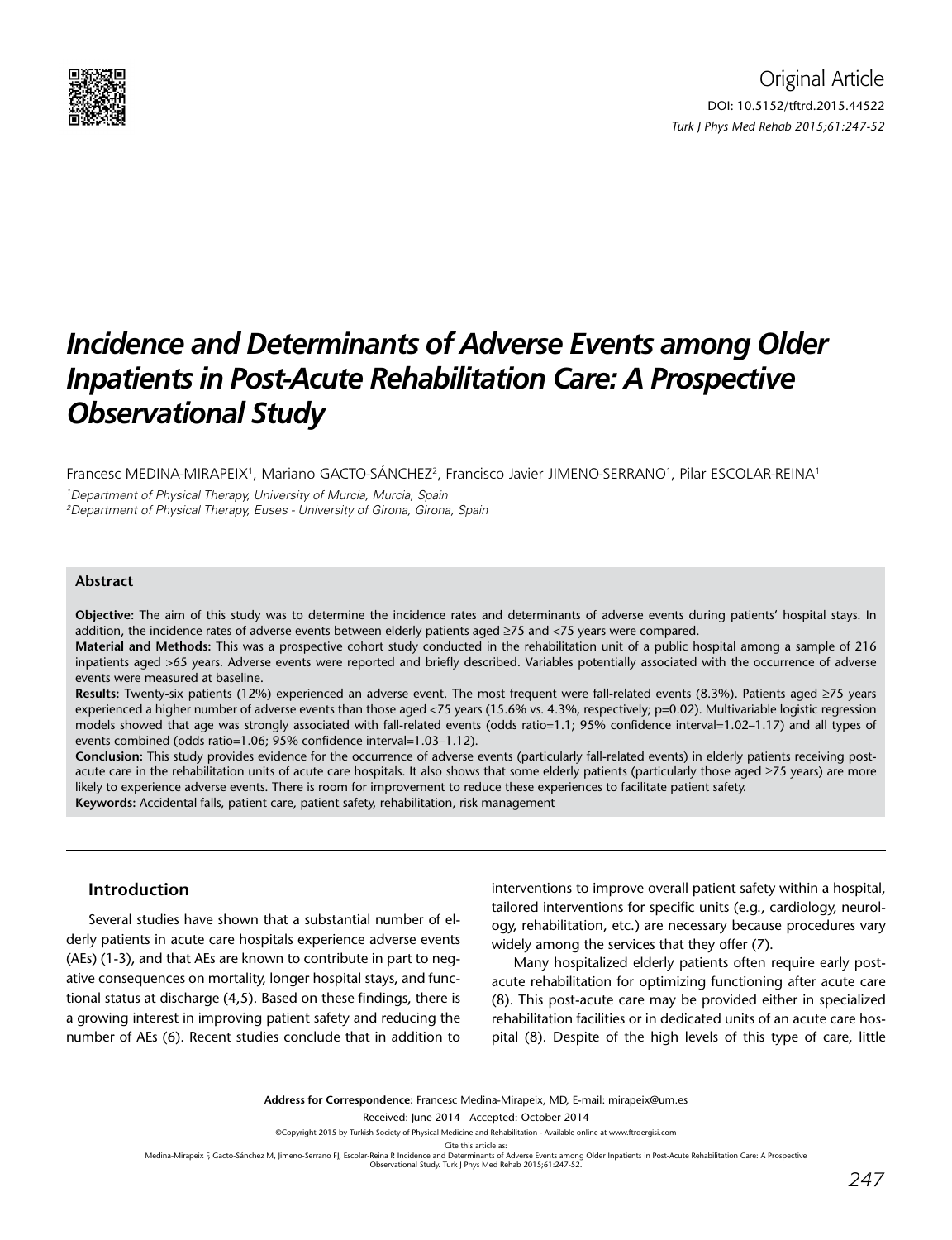is known about the frequency and consequences of AEs and factors that predict their occurrence in post-acute rehabilitation care. Several predictive factors for AEs in the acute care of hospitalized seniors have been described, including demographic (age, gender), clinical (number of comorbidities, number of drugs prescribed), and functional (level of consciousness and functional status) factors at the time of admission (3-5). However, although existing literature provides some insights into the types of patient that are likely to experience AEs, the factors associated with AEs in rehabilitation units are likely to differ.

To investigate these issues further, a cohort of elderly patients admitted to a rehabilitation unit in a French acute care hospital was assessed over their stay. The main objectives of this study were to determine the incidence rates and determinants of AEs so that clinicians might use the findings to guide efforts to reduce AEs and therefore improve older-patient safety. Additionally, we compared the incidence rates of AEs between elderly patients aged ≥75 and <75 years. Based on previous studies (6,9,10), we hypothesized that older patients would be at a greater risk of AEs in early rehabilitation units.

## **Material and Methods**

### **Study Design and Setting**

We conducted a prospective cohort study at a public hospital in Castelnaudary, France. This hospital, with its 268-bed capacity, provides acute and post-acute care. It has a rehabilitation unit for the early post-acute rehabilitation of patients transferred either from its acute services or from other acute care hospitals. All in patients in the hospital are included in a post-acute rehabilitation program, which usually requires a standard stay of 4 weeks. An interdisciplinary team of physicians, nurses, and therapists specialized in rehabilitation care cooperate to manage the demands of early post-acute rehabilitation. The institutional review board of the hospital (ethics committee) approved the protocol used in this study.

### **Study Population and Recruitment**

Inpatients >65 years were recruited to the study if they were admitted to the rehabilitation unit and included in a post-acute rehabilitation program. Patients were excluded if they had an uncorrected visual impairment or an inability to understand simple instructions, which were required for filling questionnaires.

During a 11-month period, a provider who assessed eligibility criteria recruited a consecutive sample of the entire accessible population within the first 24 h of their inclusion in the rehabilitation program. The number and reasons for exclusion were documented. An informed consent form was obtained from all participants. Demographic data (age and gender) and reasons for hospitalization (diagnostic) were provided by means of medical records. The participants were classified into three major diagnostic groups: musculoskeletal (e.g., joint replacements, fractures, etc.), cardiopulmonary conditions (e.g., pneumonia, pulmonary edema, etc.), and medically complex (e.g., debility resulting from illness, stroke, or other complex neurologic conditions).

## **Measurements**

#### **AEs**

For this study, the hospital used the indicators for patient safety in the Organisation for Economic Co-operation and Development (OECD) countries as a framework for reporting AEs (11). This framework included the following four types of relevant AEs: 1) Infections (ventilator pneumonia, wound infections, infections due to medical care, decubitus ulcers), 2) Postoperative complications (complications of anesthesia, postoperative hip fracture, postoperative pulmonary embolism or deep venous thrombosis, postoperative sepsis, technical difficulty with procedure), 3) Sentinel events (transfusion reaction, wrong blood type, wrong site surgery, foreign body left in during the procedure, medical equipment-related AEs, medication errors), and 4) Other care-related AEs (patient falls, in-hospital hip fracture or fall), henceforth defined as "fall-related events" or "fall events."

Members from the multidisciplinary health team were trained to report the occurrence of any AE during the hospital stay at the rehabilitation unit. Thus, AEs were reported and briefly described by the observer. In weekly meetings, two clinical researchers reviewed each patient's medical records to evaluate AEs that occurred during their hospital stay. When the two researchers disagreed about the presence of AE, they interviewed the clinical staff and started a process to achieve a consensus.

#### **Demographic, Clinical, and Functional Characteristics**

Seven variables were selected from literature research based on their potential association with the occurrence of AEs in hospitalized seniors. The variables were measured at baseline and were classified into three domains: demographic, clinical, and functional factors. The demographic domain included age (years) and gender. The clinical domain included diagnostic group, number of prescription drugs used at the beginning of the rehabilitation program, and number of co-morbidities, measured by using the Functional Comorbidity Index (12). The functional factors domain included independence in cognitive functions and disability during mobility activities. Independence in cognitive functions was measured using the cognitive domain of the Functional Independence Measure (which has a scale of 5–35, where higher scores denote greater functional independence) (13). The Functional Independence Measure is broadly applied in various rehabilitation services for outcome assessment (14). To estimate the extent of disability, we used qualifiers ("no limitation", "mild", "moderate", "severe", and "complete disability") from the International Classification of Functioning, Disability and Health (ICF) (15). The level of disability for mobility activities was initially measured with the Mobam-in instrument (16), and later, patients' scores were used to estimate the disability ICF qualifier according to a previously validated procedure and using the ICF category interval scale (0–100) (17).

Mobam-in is an instrument developed for use with inpatients only, and it consists of activities typically performed in this environment. Mobam-in covers two domains of functioning in mobility activities: upper and lower body mobility (18). The lower body domain was selected as the main outcome measure in the present study. The upper body domain was used as an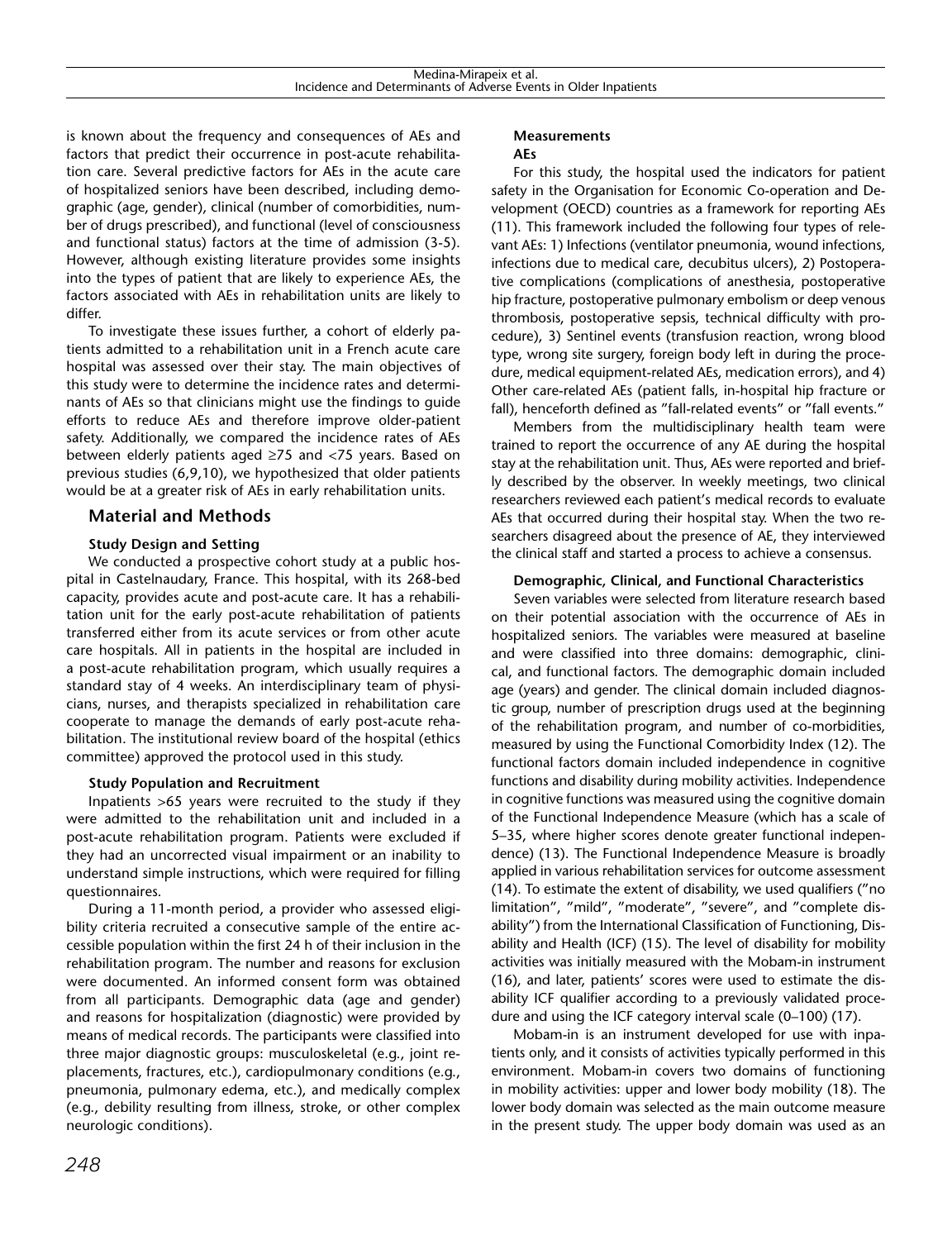#### **Table 1. Patient characteristics at admission (n=216)**

| <b>Characteristics</b>                          | Number (%) or<br>Mean + $SD^{\dagger}$ |
|-------------------------------------------------|----------------------------------------|
| Demographic                                     |                                        |
| Age, (years)                                    | $79.4 \pm 8.5$                         |
| Female                                          | 130 (60.2)                             |
| <b>Clinical characteristics</b>                 |                                        |
| Diagnostic group                                |                                        |
| Musculoskeletal                                 | 143 (66.2)                             |
| Cardio-respiratory                              | 19(8.8)                                |
| Medically complex                               | 54 (25.0)                              |
| Number of medications ( $\geq$ 5 drugs per day) | 16(7.4)                                |
| Number of comorbidities                         | $0.67 + 0.8$                           |
| <b>Functional characteristics</b>               |                                        |
| Cognitive status, (range 5-35)                  | $34.1 \pm 0.9$                         |
| Disability levels, (n=215)                      |                                        |
| No disability                                   | 0(0)                                   |
| Mild disability                                 | 9(4.19)                                |
| Moderate disability                             | 63 (29.30)                             |
| Severe disability                               | 139 (64.65)                            |
| Complete                                        | 4 (1.86)                               |
| <sup>†</sup> Standard deviation                 |                                        |

|                | Table 2. Type of adverse events experienced by 216 hospitalized |
|----------------|-----------------------------------------------------------------|
| older patients |                                                                 |

|                            |                    | Age-based groups      |                              |                  |
|----------------------------|--------------------|-----------------------|------------------------------|------------------|
|                            | Total<br>$(n=216)$ | <75 years<br>$(n=69)$ | $\geq$ 75 years<br>$(n=147)$ | p<br>value*      |
| Overall                    | 26(12.0)           | 3(4.3)                | 23(15.6)                     | $0.02^+$         |
| <b>Infections</b>          | 4(1.9)             | 2(2.9)                | 2(1.4)                       | $0.59^{\dagger}$ |
| Sentinel events            | 4(1.9)             | 1(1.4)                | 3(2.0)                       | $1.00^{+}$       |
| <b>Fall-related events</b> | 18(8.3)            | 0(0)                  | 18 (12.2)                    | $0.00^{+}$       |

\*Comparison between patients aged <75 and ≥75 years

† Fisher's exact test

alternative only if patients had exclusive musculoskeletal impairments in their upper extremities. Mobam-in scores range from 0 to 100, with lower scores implying greater limitations. Patients who obtained a score between 0 and 4 were assigned to the complete disability qualifier; those with a score between 5 and 49.9 were qualified as severe; those with a score between 50 and 74.9 were allocated to the moderate qualifier; those with a score between 75 and 94.9 were qualified as mild; those with a score between 95 and 100 were allocated to the no disability qualifier.

#### **Statistical Analyses**

Descriptive statistics were used to characterize the cohort at the baseline and to describe the incidence rates of AEs. We used Fisher's exact test or Pearson's  $\chi^2$  test of significance to investigate the incidence rates of AEs between the age-based groups ( $\geq$  and <75 years). We initially examined factors associated with experiencing specific types of AEs and overall AEs (i.e., where all types were combined) by means of univariate logistic regression analyses. Due to the small incidence rates, the types of AEs were grouped as follows: "fall events" and "other" (infections/sentinel events). Subsequently, we entered variables with p<0.10 into a multivariable logistic regression model for each type of AE and overall AEs. Analyses were performed using the Statistical Package SPSS version 19.0 (SPSS, IBM Corp., Armonk, New York, USA).

## **Results**

In total, 230 subjects were identified during the study period. Of these, 12 were excluded (3 had visual impairment, whereas 9 were not able to understand simple instructions). Two patients refused to participate. Thus, 216 subjects were considered; 65.7% (142 patients) were admitted from acute services of other referral hospitals.

Participants' characteristics at baseline are described in Table 1. The mean age  $\pm$  standard deviation of participants was 79.4±8.5, and participants aged ≥75 years represented 68.1% of the sample. The sample included 60.2% female participants, and the musculoskeletal system was an issue in 66.2% of participants (40 of these had impairments exclusively in their upper extremities). In total, 49.5% of the sample showed one or two comorbidities, whereas 3.2% had three or more health conditions. The most common comorbidities were hypertension (20.1%), diabetes (18.7%), and osteoporosis (16.7%). Disability measures at the baseline revealed that 93.9% of participants admitted to the rehabilitation program showed moderate to severe levels of disability.

Twenty-six patients (12.0%) experienced at least one AE during their hospital stay. Most of these (25) experienced only one AE. Fall-related events were the most frequent AEs (8.3%), while infections (1.9%) and sentinel events (1.9%) were reported less often (Table 2). Among the 17 types of studied AEs, the most frequent were patient falls (16 subjects, i.e., 7.4%) and medication errors (4 subjects, i.e., 1.9%). No post-operative complications were identified.

Overall, patients aged ≥75 years tended to experience a higher number of AEs than those aged <75 years (15.6% versus 4.3%, respectively; p=0.02). When comparing data by the types of AE, only fall-related events were statistically significant ( $p=0.001$ ), particularly in patients aged  $\geq$ 75 years, who tended to experience a higher rate of fall-related events.

In the univariate logistic regression analyses, age (p=0.002) and diagnostic group, especially the medically complex group (p=0.008), were associated with fall-related AEs, and the number of co-morbidities was associated with other AEs (p=0.014). Based on these results, these three variables were entered in an "overall" multivariable logistic regression model that combined all AEs.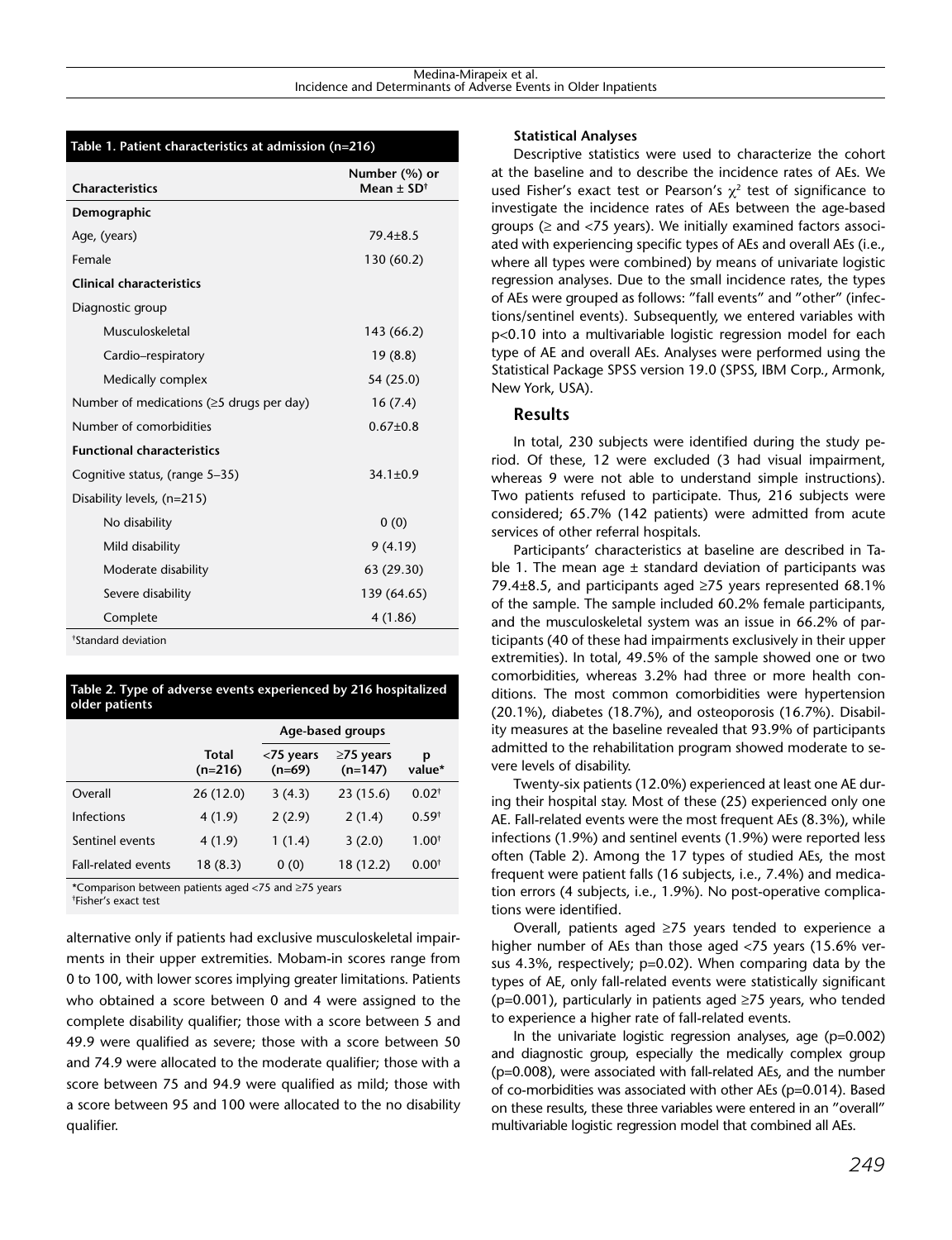#### Medina-Mirapeix et al. Incidence and Determinants of Adverse Events in Older Inpatients

| Table 3. Summary of multivariable logistic regression models of specific adverse events (AEs) and overall AEs |                          |                         |           |                        |                          |                          |                |        |         |
|---------------------------------------------------------------------------------------------------------------|--------------------------|-------------------------|-----------|------------------------|--------------------------|--------------------------|----------------|--------|---------|
|                                                                                                               |                          | <b>Fall-related AEs</b> |           | Other AEs <sup>†</sup> |                          | Overall AEs <sup>‡</sup> |                |        |         |
|                                                                                                               | <b>OR</b>                | 95% CI                  | p value   | <b>OR</b>              | 95% CI                   | p value                  | OR             | 95% CI | p value |
| Age                                                                                                           | 1.1                      | 1.02–1.17               | 0.01      | Nl <sup>q</sup>        | 1.06                     | $1.03 - 1.12$            | 0.04           |        |         |
| Diagnostic group                                                                                              |                          |                         |           | Nl <sup>q</sup>        |                          |                          |                |        |         |
| Musculoskeletal <sup>§</sup>                                                                                  | $\overline{\phantom{a}}$ | ۰.                      | ٠         |                        | $\overline{\phantom{0}}$ | $\overline{\phantom{0}}$ | $\blacksquare$ |        |         |
| Medically complex                                                                                             | 2.31                     | $0.79 - 6.75$           | 0.13      |                        | 1.65                     | $0.65 - 4.14$            | 0.29           |        |         |
| Number of comorbidities                                                                                       | Nl <sup>q</sup>          | 1.91                    | 1.02-3.69 | 0.04                   | 1.6                      | $0.97 - 2.62$            | 0.06           |        |         |

† The "Other AEs" category includes infections and sentinel events

‡ The "Overall AEs" category includes all adverse events

§ Reference category

¶ Not included in the multivariable analysis

Table 3 shows the results of the multivariable models. Age was associated with fall-related AEs (OR=1.1 [95% CI=1.02– 1.17]), but diagnostic group was not significant. Thus, for every 1-unit increase in years, a 10% increase concerning the odds of experiencing a fall-related event is expected. The number of co-morbidities was associated with other AEs (OR=1.9 [95% CI=1.02–3.69]). However, in the overall model, age was the only determinant associated with AEs.

## **Discussion**

To our knowledge, this is the first study to report the incidence rates of AEs among older patients during their stay in a rehabilitation unit for post-acute care. The results showed that AEs were experienced by nearly 12% of the older patients in the sample. These rates are consistent with other studies of elderly patients hospitalized in non-surgical departments (1,6) and therefore imply that patient safety at rehabilitation units could be improved. This study also provides insights into patient groups with a higher risk of experiencing AEs in rehabilitation units. The rates of AEs varied significantly between patients aged ≥75 years and those aged <75 years, particularly in relation to fall-related events. This variance is consistent with that in previous studies conducted in other departments of acute care hospitals (6). Age seems to be a major determinant when all types of AEs are combined. Thus, patient safety interventions in rehabilitation units should be focused on vulnerable elderly patients.

Nearly two out of three patients who experienced AEs were reported to have had a fall-related event. This incidence rate seems counterintuitive within a rehabilitation unit where patients attend with the goal of optimizing their functioning. Fall-related events were not determined by clinical or functional characteristics, rather they were associated with age in the multivariable model. Fall rates were significantly more common in patients aged ≥75 years. A similar difference between age-based groups has been reported in community environments (19), and fall rates represent an important target for prevention and reduction of injuries in facilities for older patients (20). Although positive changes have been confirmed in the incidence of fallinduced injuries among the elderly (21), our study supports the requirement for all feasible fall prevention actions to be taken to

reduce the incidence of injury further, especially because the atrisk population will grow rapidly in the near future.

Infections and sentinel events were the following most common AEs, mostly in reference to decubitus ulcers and medication errors, respectively. Although decubitus ulcers and drug-related AEs are more frequent in acute services for elderly patients (1,3,6), this study highlights a need to also pay attention to these AEs during rehabilitation programs. The number of comorbidities seems to be a major determinant for these "other" (i.e., non-fall-related) AEs. Although causation cannot be inferred from this result, patient safety interventions on comorbidity may be a promising means of avoiding these other AEs for some patients. This study does not identify factors that connect multiple comorbidities with these AEs; however, subjects with comorbidities probably have less mobility, take more medication, and are therefore more likely to experience decubitus ulcers and medication errors. However, neither mobility limitations nor the number of medications were significantly associated with other AEs in our univariate analyses.

### **Strengths and Limitations of the Study**

A strong aspect of the present study is its prospective design. These types of studies have advantages over retrospective studies for estimating AEs because of their power to determine more events and their reliability (22). Studies based on the retrospective assessment of information in medical records are more common, but they may underestimate the true rate of AEs. For example, some medication errors are not always recognized by hospital staff and are therefore not always noted in the medical records (1).

Our findings should be interpreted in light of our study's methodological limitations. First, the types of studied AEs were those proposed by the framework of the OECD, which was designed for acute care hospitals. Although our study was conducted in an acute care hospital, it is possible that our results represent an overly optimistic view of the extent of AEs in rehabilitation units if additional and unit-specific AEs also occurred. Second, the exploratory analyses of determinants in this study were restricted to patient characteristics identified from a literature review that did not include studies performed in rehabilitation units. Therefore, we assume that these variables partly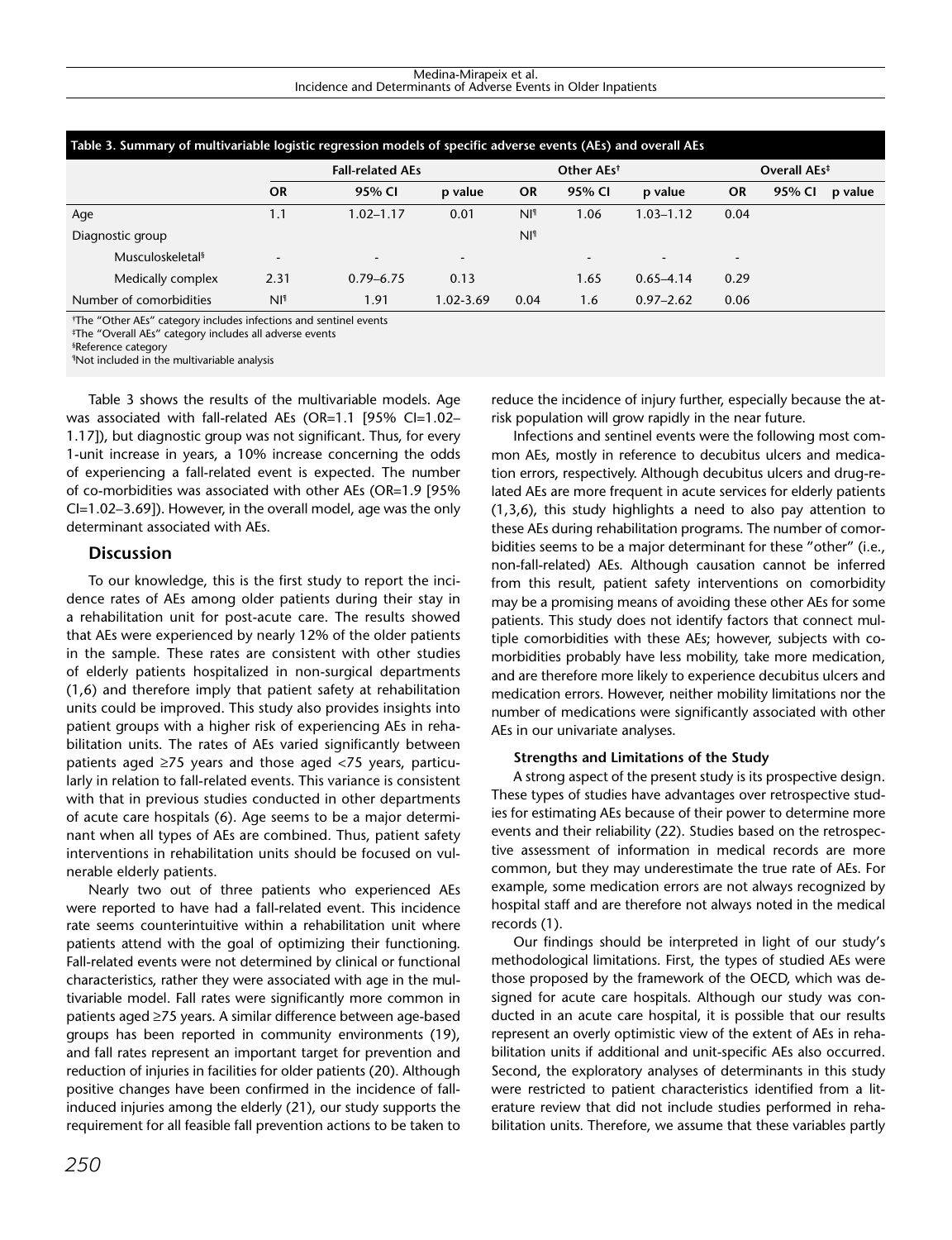included all patient-related determinants. Exploratory analyses of determinants are also limited because few patients experienced fall-related and other types of AE. However, this does not represent a major problem for the validity of the logistic regression models conducted here because the rule of thumb of 10 events per predictor variable can be relaxed when the number is close to 10 (23).

Finally, our findings are based on data from a large public French hospital, and the external validity of our results is limited by the fact that the patients of this study may differ from other older patients receiving rehabilitation in other post-acute care settings or in other health care systems. Therefore, until further research is conducted on a broader sample, these results should be generalized with caution.

#### **Implications of our Results**

The findings of our study have implications for improving older patient safety in the rehabilitation units of acute care hospitals. Our results show that there is more room for improvement in the prevention of falls, beyond the increasing number of varied and specific interventions (24-26), within the current framework of increasing research production that supports the association between falls and factors such as musculoskeletal pain (27), medication-related issues (28,29), or gait-based chaotic behaviors (30). However, in addition to patient safety interventions to improve fall-related AEs, interventions are necessary to reduce the other AEs discussed here. Our study highlights the importance of age and comorbidity in patients' experiences of AEs. Nevertheless, to formulate more tailored interventions, new research will be necessary to create a better understanding of other modifiable factors that may explain the incidence of AEs.

The exploratory analyses of this study were restricted to patient characteristics. Other unmeasured patient characteristics and organizational factors should be explored in future studies. Some organizational factors that could probably be relevant are the level of experience and skill of staff (31), the amount and variety of total staffing, and the referral hospital that transferred the patient. In addition, future studies on the variation of AEs could be extended to multilevel analyses to examine variations between specific units of a rehabilitation department, such as physiotherapy or medical care. However, these studies should be accompanied by the inclusion of more cases.

## **Conclusion**

In summary, this study shows that some older patients receiving post-acute care in the rehabilitation units of acute care hospitals experience AEs, particularly fall-related events. It also provides evidence that some older patients are more likely to experience AEs than others, in particular those ≥75 years. These results suggest that improvements could be made to reduce these types of experience and thereby facilitate patient safety. Further research is required to identify the specific AEs that occur in rehabilitation units and to understand the relevance of other factors.

**Ethics Committee Approval:** Ethics committee approval was received for this study from the ethics committee of the hospital of Castelnaudary (France).

**Informed Consent:** Written informed consent was obtained from patients who participated in this study.

**Peer-review:** Externally peer-reviewed.

**Author Contributions:** Concept - F.M.M.; Design - M.G.S.; Supervision - F.M.M.; Resource - F.M.M.; Materials - F.J.J.S.; Data Collection and/ or Processing - M.G.S.; Analysis and/or Interpretation - P.E.R.; Literature Review - P.E.R.; Writer - F.M.M., M.G.S.; Critical Review - F.M.M., M.G.S., F.J.J.S., P.E.R.; Other - F.J.J.S.

**Conflict of Interest:** No conflict of interest was declared by the authors.

**Financial Disclosure:** The authors declared that this study has received no financial support.

## **References**

- 1. Soop M, Fryksmark U, Koster M, Haglund B. The incidence of adverse events in Swedish hospitals: a retrospective medical record review study. Int J Qual Health Care 2009;21:285-91. **[\[CrossRef](http://dx.doi.org/10.1093/intqhc/mzp025)]**
- 2. Baker RG, Norton PG, Flintoft V, Blais R, Brown A, Cox J, et al. The Canadian Adverse Events Study: the incidence of adverse events among hospital patients in Canada. CMAJ 2004; 170:1678-86. **[[CrossRef\]](http://dx.doi.org/10.1503/cmaj.1040498)**
- 3. Szlejf C, Farfel JM, Curiati JA, Couto Ede B Jr, Jacob-Filho W, Azevedo RS. Medical adverse events in elderly hospitalized patients: a prospective study. Clinics (Sao Paulo) 2012;67:1247-52. **[\[CrossRef](http://dx.doi.org/10.6061/clinics/2012(11)04)]**
- 4. Zegers M, de Bruijne MC, Wagner C, Hoonhout LH, Waaijman R, Smits M, et al. Adverse events and potentially preventable deaths in Dutch hospitals: results of a retrospective patient record review study. Qual Saf Health Care 2009;18:297-302. **[[CrossRef](http://dx.doi.org/10.1136/qshc.2007.025924)]**
- 5. Thomas EJ, Brennan TA. Incidence and types of preventable adverse events in elderly patients: population based review of medical records. BMJ 2000;320:741-4. **[[CrossRef](http://dx.doi.org/10.1136/bmj.320.7237.741)]**
- 6. Sari AB, Cracknell A, Sheldon TA. Incidence, preventability and consequences of adverse events in older people: results of a retrospective case-note review. Age Ageing 2008;37:265-9. **[\[CrossRef](http://dx.doi.org/10.1093/ageing/afn043)]**
- 7. Zegers M, De Bruijne MC, Spreeuwenberg, Wagner C, Van Der Wal G, Groenewegen PP. Variation in rates of adverse events between hospitals and hospital departments. Int J Qual Health Care 2011;23:126-33. **[[CrossRef](http://dx.doi.org/10.1093/intqhc/mzq086)]**
- 8. Grill E, Müller M, Quittan M, Strobl R, Kostanjsek N, Stucki G. Brief ICF Core Set for patients in geriatric post-acute rehabilitation facilities. J Rehabil Med 2011;43:139-44. **[[CrossRef](http://dx.doi.org/10.2340/16501977-0618)]**
- 9. Kiel DP, O'Sullivan P, Teno JM, Mor V. Health care utilization and functional status in the aged following a fall. Med Care 1991;29:221-8. **[\[CrossRef\]](http://dx.doi.org/10.1097/00005650-199103000-00004)**
- 10. Stel VS, Smit JH, Pluijm SM, Lips P. Consequences of falling in older men and women and risk factors for health service use and functional decline. Age Ageing 2004;33:58-65. **[[CrossRef\]](http://dx.doi.org/10.1093/ageing/afh028)**
- 11. McLoughlin V, Millar J, Mattke S, Franca M, Jonsson PM, Somekh D, et al. Selecting indicators for patient safety at the health systems level in OECD countries. Int J Qual Health Care 2006;18:14-20. **[\[CrossRef\]](http://dx.doi.org/10.1093/intqhc/mzl030)**
- 12. Groll DL, To T, Bombardier C, Wright JG. The development of a comorbidity index with physical function as the outcome. J Clin Epidemiol 2005;58:595-602. **[[CrossRef](http://dx.doi.org/10.1016/j.jclinepi.2004.10.018)]**
- 13. Granger CV, Hamilton BB, Linacre JM, Heinemann AW, Wright BD. Performance profiles of the functional independence measure. Am J Phys Med Rehabil 1993;72:84-9. **[[CrossRef](http://dx.doi.org/10.1097/00002060-199304000-00005)]**
- 14. Scheuringer M, Grill E, Boldt C, Stucki G. Latent Class Factor Analysis of the Functional Independence Measure confirmed four distinct